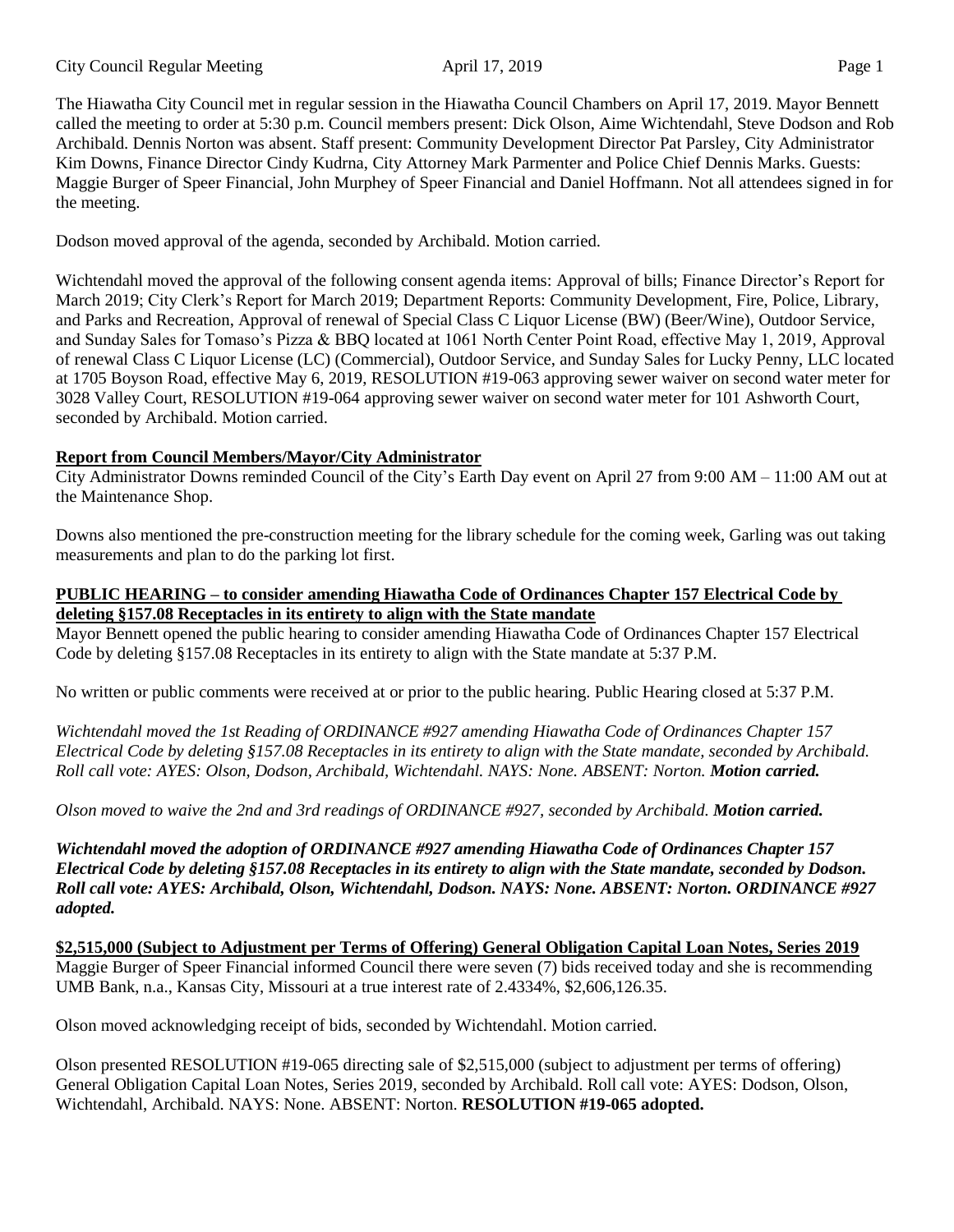### **Authorizing the redemption of outstanding taxable General Obligation Capital Loan Notes, Series 2012B, of the City of Hiawatha, State of Iowa, dated April 4, 2012, and directing notice be given**

Wichtendahl presented RESOLUTION #19-066 authorizing the redemption of outstanding taxable General Obligation Capital Loan Notes, Series 2012B, of the City of Hiawatha, State of Iowa, dated April 4, 2012, and directing notice be given, seconded by Dodson. Roll call vote: AYES: Archibald, Dodson, Olson, Wichtendahl. NAYS: None. ABSENT: Norton. **RESOLUTION #19-066 adopted.** 

### **Approving Bond Disclosure Policy**

Dodson presented RESOLUTION #19-067 approving Bond Disclosure Policy, seconded by Wichtendahl. Roll call vote: AYES: Wichtendahl, Archibald, Dodson, Olson, NAYS: None. ABSENT: Norton. **RESOLUTION #19-067 adopted.** 

#### **Approving and authorizing execution of a first amendment to the purchase, sale and development agreement for private development by and among the City of Hiawatha, Side by Side Own, L.L.C. and Side by Side Develop, L.L.C.**

Wichtendahl presented RESOLUTION #19-068 approving and authorizing execution of a first amendment to the purchase, sale and development agreement for private development by and among the City of Hiawatha, Side by Side Own, L.L.C. and Side by Side Develop, L.L.C., seconded by Olson. Roll call vote: AYES: Archibald, Dodson, Olson, Wichtendahl. NAYS: None. ABSENT: Norton. **RESOLUTION #19-068 adopted.** 

#### **Demonstrating City Council support and pledging financial support in the Linn County Conservation Morgan Creek Development Project**

Archibald presented RESOLUTION #19-069 demonstrating City Council support and pledging financial support not to exceed \$250.00 from the General Fund to the Linn County Conservation Morgan Creek Development Project, seconded by Wichtendahl. Roll call vote: AYES: Olson, Wichtendahl, Archibald, Dodson. NAYS: None. ABSENT: Norton. **RESOLUTION #19-069 adopted.** 

#### **Supporting a Police Department Golf Outing Fundraiser on August 4, 2019 with all proceeds strictly for the K-9 program**

Dodson presented RESOLUTION #19-070 supporting a Police Department Golf Outing Fundraiser on August 4, 2019 with all proceeds strictly for the K-9 program, seconded by Archibald. Roll call vote: AYES: Dodson, Olson, Wichtendahl, Archibald. NAYS: None. ABSENT: Norton. **RESOLUTION #19-070 adopted.** 

### **No Parking Designation for Library Renovation and Expansion**

Wichtendahl presented RESOLUTON #19-071 authorizing temporary no parking areas during library renovation/expansion project effective April 2019 through October 2020, seconded by Dodson. Roll call vote: AYES: Wichtendahl, Archibald, Dodson, Olson. NAYS: None. ABSENT: Norton. **RESOLUTION #19-071 adopted.** 

Archibald presented RESOLUTION #19-072 setting a public hearing date of (May 1, 2019 at 5:30 P.M.) amending Hiawatha Code of Ordinances Chapter 69 Parking Regulations §69.08 No Parking Zones by adding no Parking restrictions on the east side of 1st Avenue from Willman Street, south to the first Zion Church parking lot entrance, seconded by Wichtendahl. Roll call vote: AYES: Archibald, Dodson, Olson, Wichtendahl. NAYS: None. ABSENT: Norton. **RESOLUTION #19-072 adopted.** 

## **Tower Terrace Road Reconstruction Project from I-380 to North Center Point Road**

City Engineer Bender commented staff has been working on this for several weeks and have the latest contract for you, also moved the schedule up.

City Council Member Olson questioned the original cost was \$4 million and now we are at \$3 million.

Bender stated DOT did an estimate and is right around the \$3 million mark for construction.

Archibald presented RESOLUTION #19-073 approving a Design Contract with Snyder and Associates for Engineering Service directed by city council on February 20, 2019 for the following purposes and under the following terms of preparation preliminary design, final design, construction plans and specifications, contact documents, right-of-way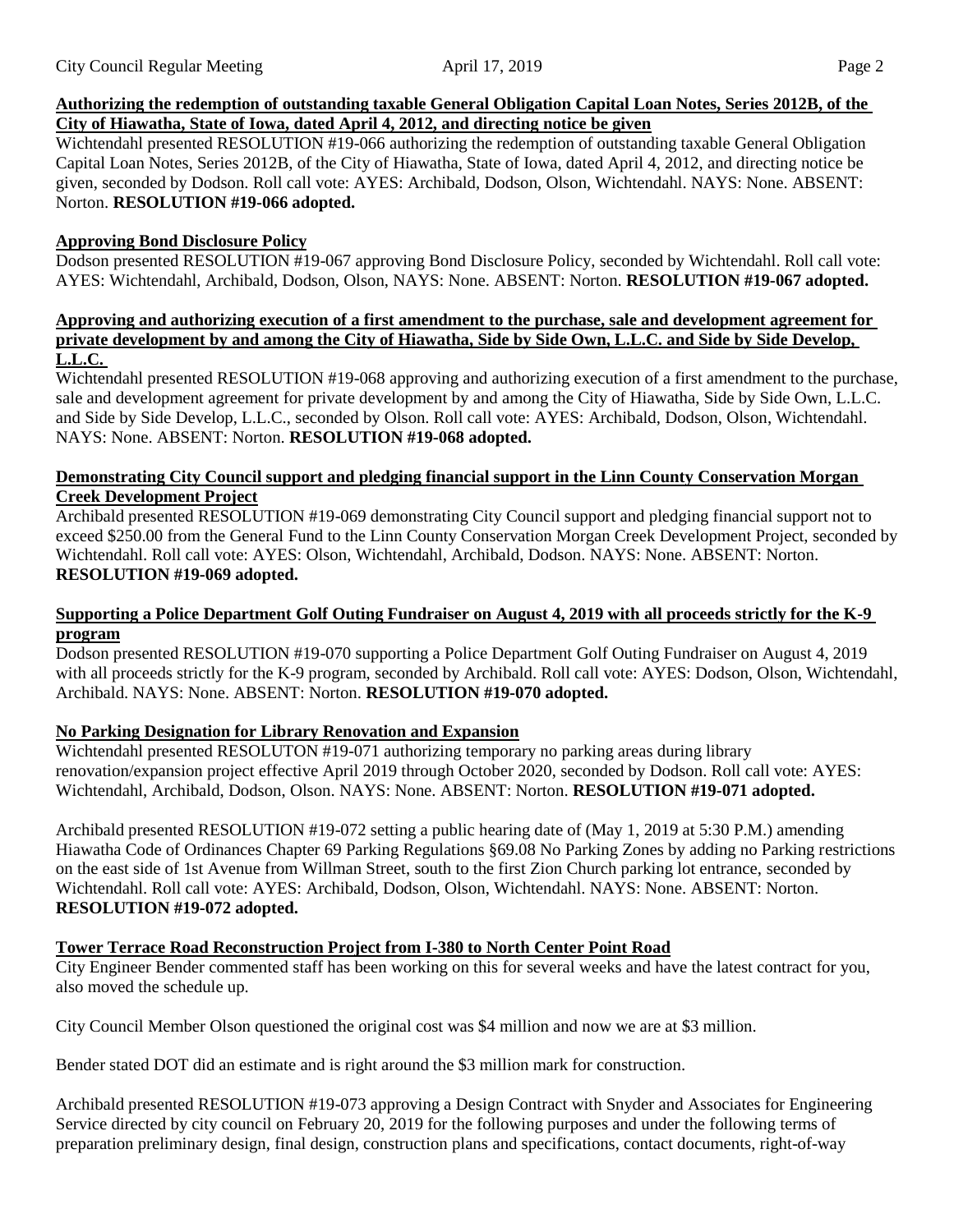acquisition and bid phase services in an amount not to exceed \$283,420.00, seconded by Dodson. Roll call vote: AYES: Olson, Wichtendahl, Archibald, Dodson. NAYS: None. ABSENT: Norton.

### **Approving a lease agreement for 100 Emmons Street in association with sale of city property**

City Attorney Parmenter commented the lease agreement commences on the project date and ends October 31, 2020, the use of limit is for public safety equipment, nothing else has changed. They don't want anyone in there after October 31, 2020 or lease amount goes up to \$2,500 per month, will have to maintain current insurance and need to add certificate for City Clerk to attest.

City Council Member Olson commented this is the longest lease agreement he has read through for \$1.00.

City Administrator Downs mentioned staff has been looking at options for garage across the street.

Wichtendahl presented RESOLUTION #19-074 approving a lease agreement for 100 Emmons Street in association with sale of city property, seconded by Olson.

### **Discussion/Possible Action regarding Willman Street Signal Project approved by City Council on March 20**

City Engineer Bender said he looked at final plans and will go out for bids in about one month for construction, only have one price because they are special poles and forgot to add all pedestrian poles when getting estimates. Staff can go back to a different pole but these would match all the other poles, still a good plan and within the budget.

City Administrator Downs asked to amend RESOLUTION #19-051 to add in additional costs.

Bender commented once the purchase order is approved, they will have all the major equipment.

Olson presented RESOLUTION #19-075 authorizing city staff to move forward with ordering and purchasing the necessary the traffic signal mast arms and poles at a total estimated cost of \$114,170.00, for the 2019 Willman Street Signal Project approved by Resolution #19-051, seconded by Wichtendahl. Roll call vote: AYES: Archibald, Olson, Dodson, Wichtendahl. NAYS: None. ABSENT: Norton. **RESOLUTION #19-075 adopted.** 

# **Approving purchase agreement for property located at 107 N B Avenue including the following parcel identification numbers: 11333-76011-00000, 11333-76102-00000, 11333-76015-00000, 113333-76016-00000**

City Attorney Parmenter said the appraised values is \$4,200.00, they accepted that price pending DHS approval and asked the city to pay property taxes from date of closing to end for that period; adding \$1,100.00 fee for abstracts plus \$1,000.00 for taxes in addition to the \$4,200.00 all subject to DHS approval.

Wichtendahl presented RESOLUTION #19-076 approving purchase agreement for property located at 107 N B Avenue including the following parcel identification numbers: 11333-76011-00000, 11333-76102-00000, 11333-76015-00000, 113333-76016-00000, seconded by Archibald. Roll call vote: AYES: Dodson, Olson, Wichtendahl, Archibald. NAYS: None. ABSENT: Norton. **RESOLUTION #19-076 adopted.** 

### **Opposing proposed legislative changes in city finance and directing staff to send to State legislators and Governor Reynolds**

City Council Member Archibald commented he had mixed feelings about this at first and educated himself and now supports this.

Wichtendahl presented RESOLUTION #19-077 opposing proposed legislative changes in city finance and directing staff to send to State legislators and Governor Reynolds, seconded by Dodson. Roll call vote: AYES: Olson, Archibald, Dodson, Wichtendahl. NAYS: None. ABSENT: Norton. **RESOLUTION #19-077 adopted.** 

There being no further discussion, Wichtendahl moved to adjourn at 6:14 P.M., seconded by Olson. Motion carried.